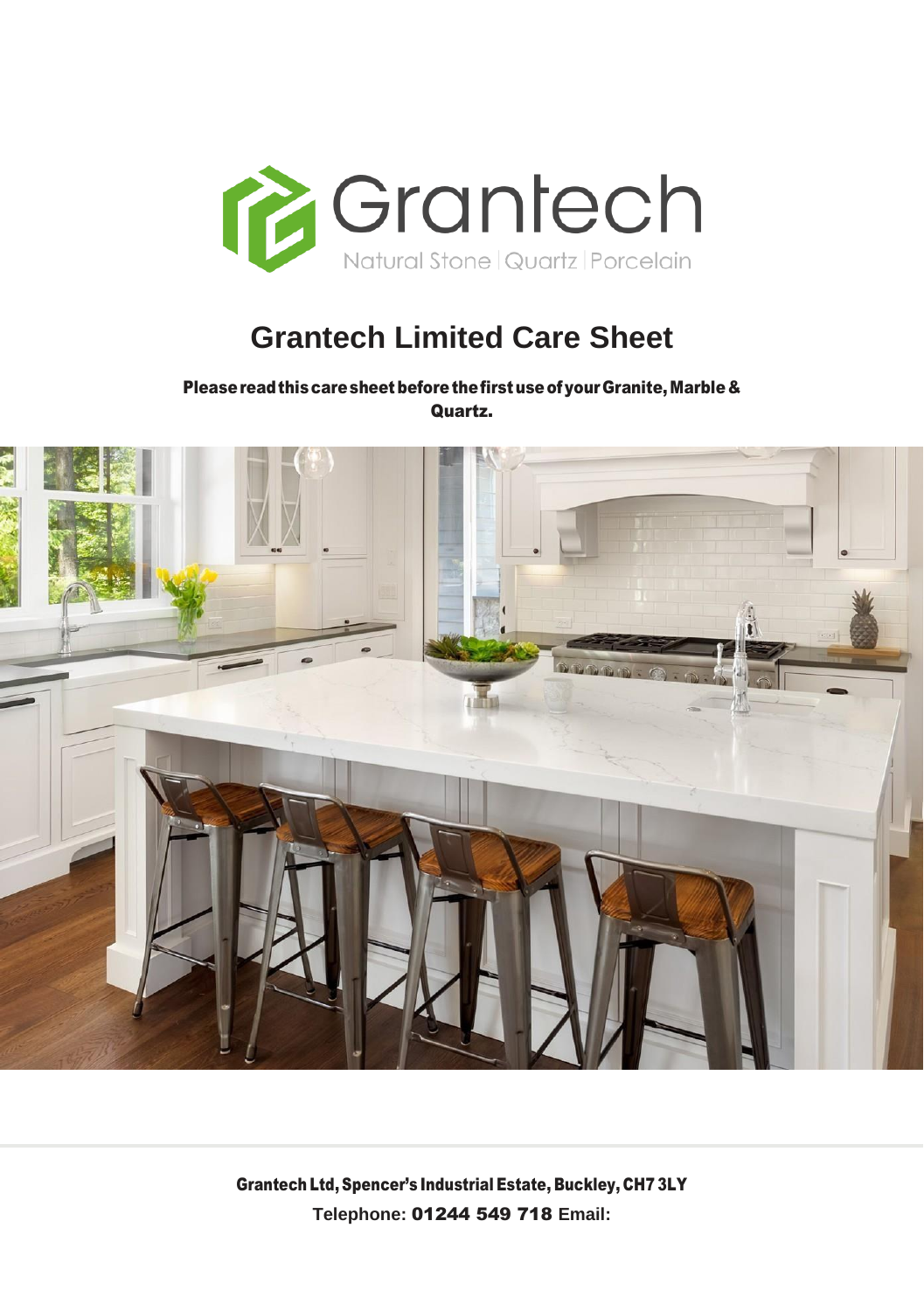

Thank you for choosing Grantech to supply your new kitchen worktops. We have provided this Care Sheet to help you enjoy your Granite/Marble/Quartz to it's full extent. If you follow our recommendations, your worktops will prove their performance quality for many years to come.

## **Granite Care**

**1)** Your worktops will have been sealed by our professional fitters after installation. The reason weseal theworktopsisbecauseGraniteandMarbleareporousmaterials,whichmeansthey are capable of soaking up spills etc.

Some Granites/ Marblesaremore porous thanothers,whichmeans that youmayfindinthe future, resealing your granite may be necessary.

We seal all the worktops with a product called 'Dry Treat'.This product is extremely effective once it has had time to cure. After the final application (done at the time of fitting), we ask that you do notuseyour worktopsforat least24hoursandfromthenon,allspillsmustbecleanedup immediately for the following 28 days allowing the 'Dry Treat' time to cure fully.

**2)** Wedorecommendthataspecialisedstonecleaner isusedandthat it isappliedwithaclean white and lint freecloth.

Pleasedonot tousenormalhouseholdcleanersastheseoftencontainchemicalsthatareharmful tonaturalstone.Thereasonfor thisisthat theyusuallypenetrateinsidethegraniteandstripaway the sealer that has been put on to help protect your worktop from stains and spills.

**3)** Speakingof spills, oncethe'Dry Treat'is fully cured, the graniteshouldnot soak up anything particularlyquickly, but wedorecommendthat you cleanaway spills as quicklyas youcan, especiallyanythingthat is**ACIDIC,OILBASED**or**STRONGLYCOLOURED**,suchasorangejuice, vinegar, red wine orbeetroot.

**However where Marble is involved we recommend that you clean away all spills immediately for the life time of your worktops as marble in particular can be far more susceptible than granite and quartz to acid related damage.**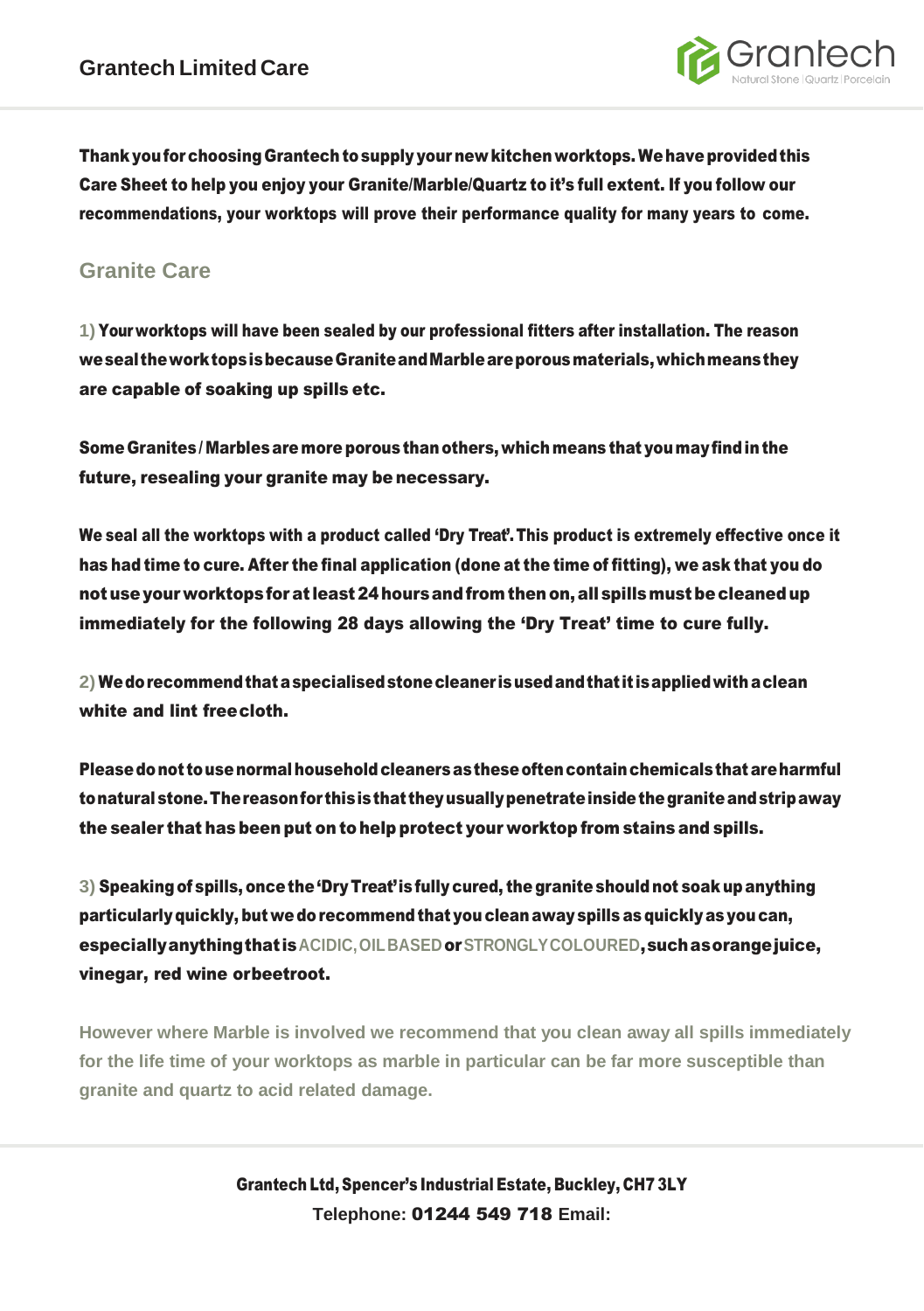

**NEVER** useanyproducts containingammonia oracid, suchas bathroom cleaners andavoid all grout cleaners or any cleaners that contain grit.

Thereareplentyofspecialisedcleanersavailableforuseonyourgranitebutthecleaner thatwe sellandrecommendis'Rejuvenata'by'DryTreat'£11.65incVAT.Thisparticularproductworks hand in hand with the 'Dry Treat' sealer in keeping your worktops in full working order.

Wipewith kitchenroll or similar until dry to achievethat smudge andsmear freelook once you have finished cleaning.

**4)** Wedonot recommendcuttingwithsharpknives directlyonyour worktop, this is not likely to damage your worktop but it may blunt your best cooking knife. Werecommend the use of a chopping board wherepossible.

**5)** Graniteisavery strongand durablestone, but it isnot indestructible. Wealsoadvisenot to work on the very edge of your work top when cutting and try to avoid hitting or banging the edge with heavy objects as this can cause chips. However, it is usually possible to repair minor chips. Please do not throw the damaged material away, we may needthem.

**6)** Dousetrivets, matsorevenjustateatowel underanyextremelyhotdishes, thisistoprevent anyheatdamageandtohelppreventscratchingcausedbyheavypans.Again,thisisnot particularly easily done, but it can happen.

We manufacture granite chopping boards which can be usedfor this purpose.If you have any que- ries that we have not answered on this care sheet, please feelfree to call and ask for any advice you may need on **01244 549718.**

## **Lighter Shades of Granite**

If you have chosen one of our lighter shades of granite or marble, we recommend that you seal your worktops on a more regular basis. This is due to the lighter coloured granites and marbles being slightly more porous, which means it has the potential to absorb moisture more easily if spills are left on for long periods of time. Lighter colours will generally show marks or stains more than the darker colours.